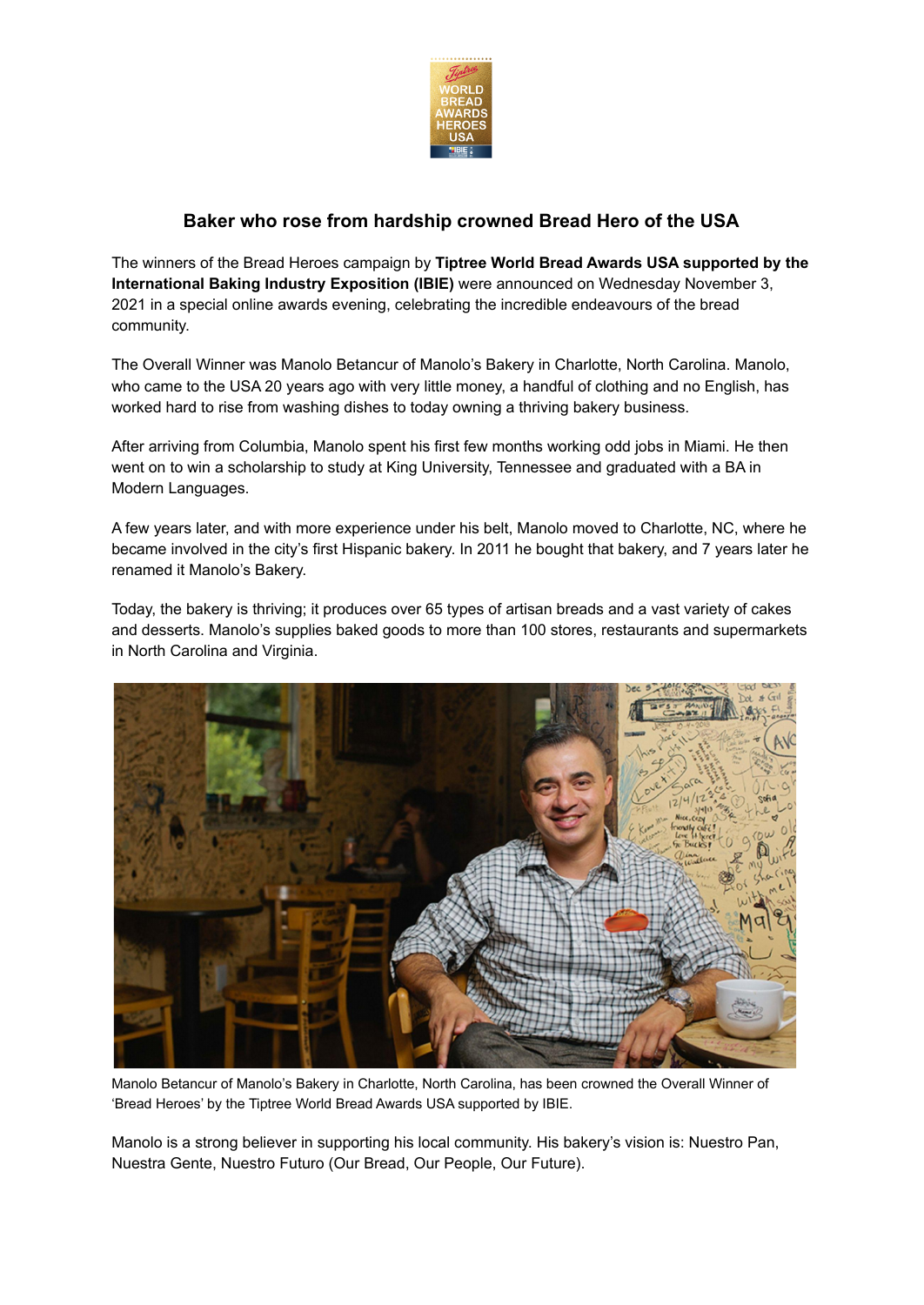As part of his support for the local community, Manolo's donate 10% of their profits from the week of Epiphany (the most profitable time of the year for the bakery) to a local charity. In 2021, the team decided to donate thermal blankets to Charlotte's homeless neighbors in the encampments uptown.

Reflecting on what lies ahead Manolo says, 'With so much going on and all the uncertainty, many think they can't change what's happening around them, but with the right support, we can change our future by creating opportunities that will allow us to grow and keep dreaming.'

In normal times, the Tiptree World Bread Awards celebrates the bread; hundreds of loaves would be delivered to Manhattan for assessment by a panel of esteemed judges. Building on the great success of last year, the Awards once again celebrated the USA's Bread Heroes - the people behind the loaves: from farmers and millers, to bakers and educators.

Nominations for the Bread Heroes came in from across the USA. 'All the nominees in this year's Awards truly deserve recognition for their generous, considerate and often altruistic initiatives to help others.' said Stephen Hallam, Chairman of the Judges.

This year's illustrious judging panel, chaired by Hallam, included Zachary Golper, Baker and James Beard Foundation Award nominee, Bien Cuit, Dana Cowin, Founder, Speaking Broadly and Maurizio Leo, The Perfect Loaf.

5 regional winners were selected by the judging panel. These ranged from Mo Cheeks of Bread & Justice in Madison, WI, whose bread sales profits are all donated to organizations raising awareness for racial justice and working to build a more just society; to Guy Frenkel from Céor Bakery in Los Angeles, CA who founded the Cast Your Bread collective which gathers up donated loaves from bakers all over LA and distributes them to charities.

In addition to the regional awards, there were a selection of special awards. These included the Tiptree Outstanding Achievement Award, IBIE Innovation Award, Brook Bake Dream Team Award, Home Baker Bread Hero, and Sustainability Hero.

'We've been exporting Tiptree jam to the USA for decades, and in normal times I'd be popping over to meet the retailers and bakers who use our products,' said Scott Goodfellow, Joint Managing Director, Tiptree. 'I can't do that right now, but what I can do is recognise the contribution that American bakers have made to their communities in challenging times. It's inspiring to read their stories.'

One of the judging panel, Babette Kourelos, Owner, Baker and Educator @Babette's Bread said, 'These stories serve as a reminder of the versatility of bread and the immense generosity of bakers.'

-ENDS-

## **Read all their Bread Hero stories in more detail [here.](https://www.worldbreadawardsusa.com/bread-hero-winners-usa-2021/) The full list of winners:**

Southeast (and Overall Winner): Manolo Betancur from Manolo's Bakery in Charlotte, North Carolina

Southwest: Don Guerra from Bread Barrio in Tucson, Arizona

Midwest: Mo Cheeks from Bread & Justice in Madison, Wisconsin

West (and Tiptree Outstanding Achievement Award, and IBIE Award for Innovation): Guy Frenkel from Céor Bakery in Los Angeles, California

Northeast (and Brook Bake Dream Team Award): Shiri Reuveni-Ullrich from Rising Above Bakery in Bergen County, New Jersey